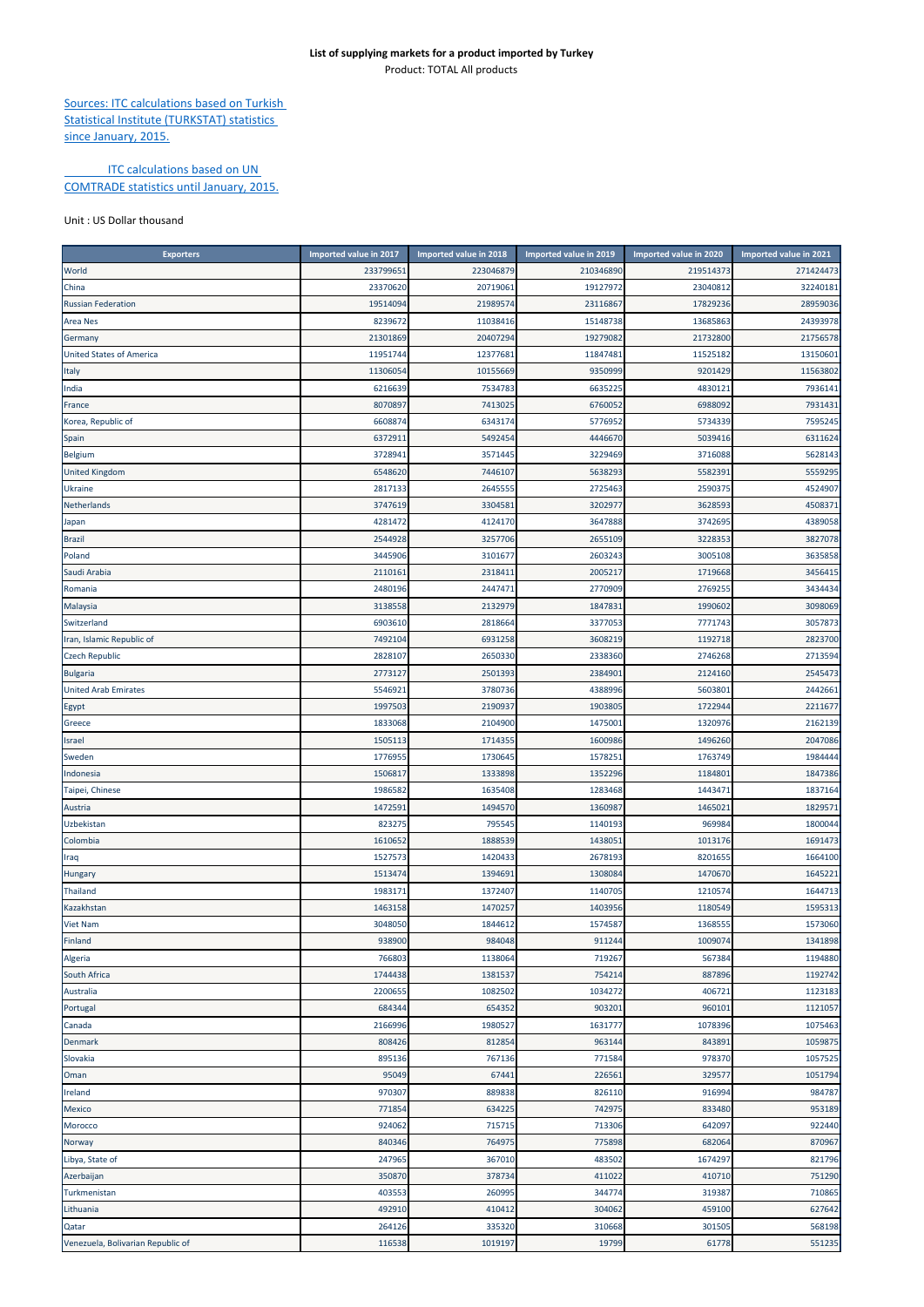| Argentina                         | 450272 | 357905 | 514803 | 557478 | 545659 |
|-----------------------------------|--------|--------|--------|--------|--------|
| Bangladesh                        | 737094 | 484484 | 508630 | 569883 | 482117 |
| Serbia                            | 422882 | 335683 | 446288 | 445909 | 471001 |
| Georgia                           | 215276 | 233872 | 272350 | 348884 | 470850 |
| Slovenia                          | 381447 | 316899 | 372143 | 390164 | 453146 |
| Côte d'Ivoire                     | 300760 | 203259 | 183592 | 322638 | 395678 |
|                                   |        |        |        |        |        |
| Singapore                         | 400178 | 352145 | 286385 | 299749 | 395139 |
| Croatia                           | 216867 | 188722 | 224027 | 241349 | 388474 |
| Moldova, Republic of              | 180559 | 160455 | 264286 | 181389 | 380333 |
| <b>Bahrain</b>                    | 186751 | 186842 | 191813 | 177923 | 360513 |
| Chile                             | 265000 | 370584 | 250964 | 294600 | 350924 |
| Pakistan                          | 323117 | 330748 | 306310 | 268751 | 314843 |
| Mauritania                        | 45111  | 30825  | 83224  | 27039  | 276739 |
| <b>Belarus</b>                    | 182969 | 193292 | 165074 | 176005 | 269996 |
| Peru                              | 75645  | 108299 | 72832  | 288600 | 268403 |
| <b>Tunisia</b>                    | 206466 | 182080 | 190113 | 150605 | 266832 |
|                                   | 388659 | 497241 | 303071 | 225294 | 243934 |
| Uruguay                           |        |        |        |        |        |
| Latvia                            | 141081 | 165120 | 166667 | 155479 | 230856 |
| Estonia                           | 300080 | 220199 | 195646 | 166325 | 230018 |
| Bosnia and Herzegovina            | 268974 | 241221 | 193645 | 203069 | 229421 |
| Macedonia, North                  | 101147 | 107928 | 107585 | 130733 | 201540 |
| Tajikistan                        | 197767 | 201406 | 198072 | 149040 | 195731 |
| Syrian Arab Republic              | 70561  | 69389  | 117716 | 245610 | 184312 |
| Philippines                       | 145868 | 122444 | 137610 | 129981 | 157752 |
| Ecuador                           | 99724  | 72227  | 170512 | 155857 | 143676 |
| Luxembourg                        | 124388 | 152433 | 114563 | 139746 | 136014 |
| Bolivia, Plurinational State of   | 73772  | 92141  | 112155 | 167162 | 134877 |
|                                   |        |        |        |        |        |
| Cyprus                            | 66756  | 67834  | 62465  | 80082  | 120566 |
| Ghana                             | 128019 | 79300  | 102274 | 294085 | 119283 |
| Chad                              | 27342  | 26271  | 35333  | 70732  | 109664 |
| Kuwait                            | 169403 | 144372 | 146805 | 53385  | 109172 |
| Jordan                            | 112644 | 97848  | 48963  | 94201  | 108307 |
| Malta                             | 52203  | 35948  | 72492  | 107129 | 105131 |
| Sudan                             | 86321  | 73323  | 82266  | 105466 | 104963 |
| Nigeria                           | 156286 | 143432 | 156021 | 128978 | 99048  |
| Sri Lanka                         | 113804 | 100682 | 101458 | 89890  | 98924  |
| Kyrgyzstan                        | 143794 | 47342  | 77244  | 91159  | 86461  |
| Hong Kong, China                  | 98590  | 131366 | 263505 | 254349 | 74402  |
| Cambodia                          | 77175  | 75916  | 73336  | 63784  | 64298  |
|                                   |        |        |        |        |        |
| Albania                           | 24166  | 22163  | 22276  | 33589  | 60788  |
| Cameroon                          | 53864  | 46981  | 52143  | 43775  | 57314  |
| Mali                              | 29941  | 20319  | 8665   | 3807   | 54809  |
| Lebanon                           | 131205 | 169556 | 64239  | 51549  | 48417  |
| Costa Rica                        | 43527  | 39034  | 56501  | 65993  | 47819  |
| Myanmar                           | 25605  | 37206  | 52233  | 48430  | 45862  |
| Mozambique                        | 136779 | 105637 | 72741  | 71046  | 45431  |
| Tanzania, United Republic of      | 48737  | 41052  | 29751  | 49681  | 39695  |
| Afghanistan                       | 8831   | 11656  | 24053  | 27299  | 33460  |
| <b>New Zealand</b>                | 34876  | 25836  | 49542  | 35599  | 33403  |
|                                   |        |        |        |        |        |
| <b>Marshall Islands</b>           | 26720  | 6754   | 17227  | 37920  | 32702  |
| <b>Togo</b>                       | 12055  | 17471  | 10550  | 10881  | 27248  |
| Iceland                           | 32230  | 27221  | 26537  | 25964  | 26767  |
| Gabon                             | 3447   | 8202   | 8324   | 20376  | 24460  |
| Ethiopia                          | 31527  | 34441  | 51484  | 40527  | 24418  |
| Dominican Republic                | 15431  | 14938  | 16781  | 17016  | 23303  |
| Malawi                            | 17015  | 16400  | 18005  | 19807  | 22621  |
| Seychelles                        | 13942  | 9351   | 7783   | 9046   | 21366  |
| Montenegro                        | 24081  | 14217  | 12912  | 18020  | 21208  |
| Yemen                             | 675    | 1239   | 5506   | 7666   | 21139  |
| Kenya                             | 17114  | 18797  | 17310  | 24066  | 19350  |
|                                   | 28812  | 41575  | 12273  | 40217  | 18348  |
| Panama                            |        |        |        |        |        |
| Madagascar                        | 5109   | 4165   | 9784   | 14627  | 18306  |
| Guatemala                         | 10597  | 8930   | 13663  | 17807  | 16937  |
| Nepal                             | 54922  | 41131  | 26808  | 14389  | 16577  |
| Zimbabwe                          | 10742  | 10330  | 12924  | 13637  | 16478  |
| Congo, Democratic Republic of the | 9389   | 8287   | 461    | 939    | 14325  |
| <b>Benin</b>                      | 22409  | 26712  | 15924  | 5465   | 14155  |
| <b>Burkina Faso</b>               | 63614  | 8658   | 20618  | 7510   | 13752  |
| Guinea                            | 18109  | 66393  | 4865   | 162017 | 12503  |
| Uganda                            | 8569   | 10145  | 7487   | 9100   | 12361  |
| Cuba                              | 13536  | 11593  | 20232  | 13017  | 12043  |
|                                   |        |        |        |        |        |
| Palestine, State of               | 4975   | 6660   | 9034   | 35993  | 11536  |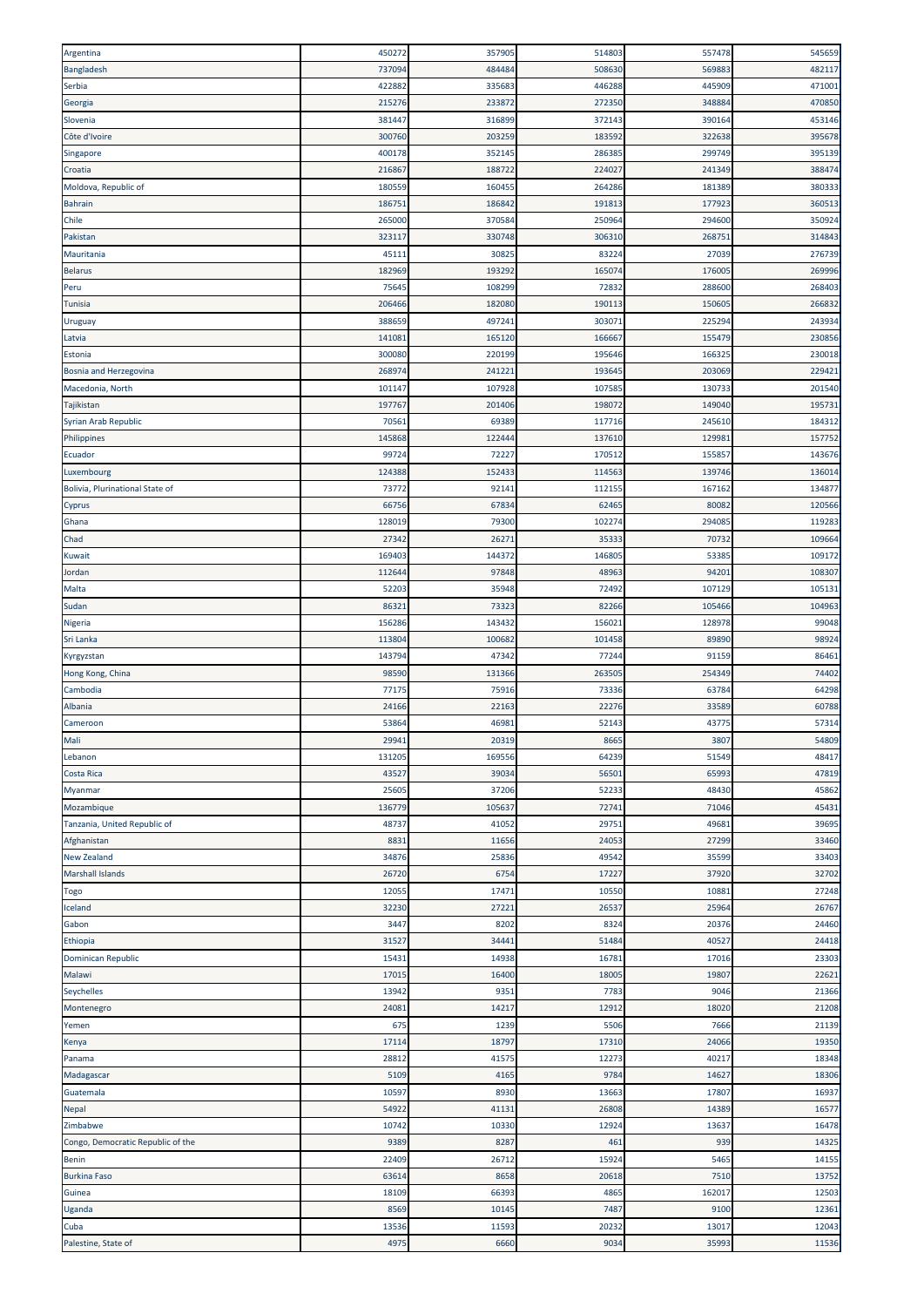| Paraguay                                  | 300543                  | 107409         | 35689                   | 4187         | 10918          |
|-------------------------------------------|-------------------------|----------------|-------------------------|--------------|----------------|
| Senegal                                   | 4946                    | 12585          | 10209                   | 19029        | 10908          |
|                                           |                         |                |                         |              |                |
| Honduras                                  | 4417                    | 3438           | 4910                    | 5842         | 10653          |
| Angola                                    | 1364                    | 2043           | 2324                    | 4228         | 10607          |
| Niger                                     | 869                     | 2200           | 151                     | 166          | 10482          |
| Sierra Leone                              | 938                     | 2789           | 2946                    | 1788         | 8195           |
| Somalia                                   | 1030                    | 5842           | 6980                    | 4938         | 7918           |
| Comoros                                   | 3311                    | 7443           | 7777                    | 4646         | 6733           |
|                                           |                         |                |                         |              |                |
| El Salvador                               | 3868                    | 3977           | 2432                    | 1904         | 6669           |
| Lao People's Democratic Republic          | 4545                    | 6813           | 6719                    | 3832         | 5030           |
| Zambia                                    | 5213                    | 3073           | 5571                    | 4135         | 4948           |
| Guinea-Bissau                             | 897                     | 108            | 652                     | 1180         | 4889           |
| Liberia                                   | 8660                    | 13738          | 12573                   | 100209       | 4050           |
|                                           |                         |                |                         |              |                |
| Armenia                                   | 2145                    | 1957           | 2665                    | 3352         | 3684           |
| Guyana                                    | 4089                    | 3202           | 1169                    | 1401         | 3346           |
| <b>Belize</b>                             | 1041                    | 1068           | 3651                    | 2            | 3039           |
| Mongolia                                  | 1821                    | 4264           | 594                     | 2107         | 2933           |
| Congo                                     | 8444                    | 3945           | 1471                    | 8704         | 2585           |
| Cayman Islands                            | 553                     | 121            | 88                      | 18           | 2340           |
|                                           |                         |                |                         |              |                |
| <b>Central African Republic</b>           | 919                     | 3016           | 1977                    | 1774         | 2188           |
| Gibraltar                                 | 22                      | 31             | $\mathbf{1}$            | 625          | 2018           |
| Nicaragua                                 | 292                     | 440            | 820                     | 932          | 1426           |
| <b>Mauritius</b>                          | 3782                    | 2775           | 3328                    | 2702         | 1207           |
| <b>Trinidad and Tobago</b>                | 25035                   | 10641          | 52584                   | 22895        | 1085           |
|                                           |                         |                |                         |              |                |
| Haiti                                     | 303                     | 261            | 701                     | 709          | 1004           |
| Palau                                     | 1315                    | 1444           | 681                     | 9033         | 960            |
| <b>Faroe Islands</b>                      | 134                     | 267            | 199                     | 1192         | 948            |
| Cabo Verde                                | 1053                    | 472            | 538                     | q            | 915            |
| Djibouti                                  | 406                     | 244            | 43                      | 54           | 872            |
|                                           |                         | $\overline{2}$ | $\mathbf 0$             | $\Omega$     | 856            |
| Cook Islands                              | 711                     |                |                         |              |                |
| <b>Bahamas</b>                            | 29                      | 2458           | 366                     | 7414         | 852            |
| Bhutan                                    | 2455                    | 2213           | 1487                    | 921          | 801            |
| Rwanda                                    | 123                     | 131            | 184                     | 54052        | 801            |
| Macao, China                              | 90                      | 29             | 18                      | 34           | 511            |
| Papua New Guinea                          | 68                      | 62             | 295                     | 365          | 235            |
|                                           |                         |                |                         |              |                |
| Vanuatu                                   | 5437                    | 21432          | 310                     | $\mathbf 0$  | 231            |
| Botswana                                  | $\overline{\mathbf{r}}$ | 4              | 39                      | 5            | 199            |
| Lesotho                                   | 43                      | 6              | 29                      | 13           | 174            |
| Jamaica                                   | 149                     | 414            | 1080                    | 160          | 166            |
| Gambia                                    | F                       | $\mathbf{0}$   | 1338                    | 1460         | 158            |
|                                           |                         |                |                         |              |                |
| <b>Niue</b>                               | 86                      | 129            | 93                      | 81           | 154            |
| Namibia                                   | 766                     | 1975           | 2444                    | 129          | 152            |
| Suriname                                  | 255                     | 253            | 219                     | 81           | 136            |
| Fiji                                      | 108                     | 35             | 73                      | 45           | 122            |
| Tuvalu                                    | 0                       | $\mathbf 0$    | $\mathbf 0$             | 99           | 84             |
| <b>Timor-Leste</b>                        | $\mathbf{0}$            | 3              | 1                       | 68           | 82             |
|                                           |                         |                |                         |              |                |
| United States Minor Outlying Islands      | 595                     | 81             | 305                     | 455          | 72             |
| Burundi                                   | 102                     | 113            | 485                     | 107          | 71             |
| Eritrea                                   | 0                       | 20             | $\mathbf 0$             | 4            | 65             |
| Nauru                                     | 34                      | 8              | 18                      | 42           | 63             |
| <b>Equatorial Guinea</b>                  | 25                      | 227            | 3699                    | 25           | 53             |
| <b>Maldives</b>                           | 109                     | 13             | 18                      | 24           | 51             |
|                                           |                         |                |                         |              |                |
| Andorra                                   | 82                      | 54             | 41                      | 12           | 42             |
| <b>Barbados</b>                           | 1066                    | 1702           | 84                      | 19           | 42             |
| Bermuda                                   | 24                      | 7              | 26                      | 3            | 18             |
| Eswatini                                  | 312                     | 51             | 153                     | 9            | 13             |
| Tokelau                                   | Z                       | 12             | 43                      | 14           | 10             |
| Saint Kitts and Nevis                     | 7137                    |                | 4                       | 1981         | 9              |
|                                           |                         | 2961           |                         |              |                |
| French Polynesia                          | 51                      | 74             | 53                      | 14           | 8              |
| <b>Brunei Darussalam</b>                  | 36                      | 3              | $\mathbf{1}$            | 14           | 6              |
| Dominica                                  | 157                     | 16             | $\overline{\mathbf{3}}$ | 63           | 5              |
| Grenada                                   | 2                       | $\mathbf 0$    | $\overline{2}$          | 2            |                |
| <b>Falkland Islands (Malvinas)</b>        | 42                      | 53             | 20                      | $\mathbf 0$  | $\overline{2}$ |
|                                           |                         |                |                         |              |                |
| French Southern and Antarctic Territories | $\overline{0}$          | 42             | 554                     | $\mathbf{0}$ | 2              |
| Greenland                                 | 2                       | -1             | 37                      | 12           | 2              |
| <b>New Caledonia</b>                      | 116                     | $\mathbf 0$    | $\overline{2}$          | -1           |                |
| Saint Vincent and the Grenadines          | 893                     | 1137           | 6534                    | 1194         |                |
| <b>British Indian Ocean Territory</b>     |                         | $\Omega$       | 94                      | $\mathbf 0$  | $\Omega$       |
|                                           |                         |                |                         | $\Omega$     | 0              |
| <b>British Virgin Islands</b>             | 21713                   | 7323           | 11                      |              |                |
| Christmas Island                          | 40                      | $\Omega$       | $\overline{7}$          | $\mathbf{0}$ | $\mathbf{0}$   |
| Cocos (Keeling) Islands                   | ſ                       | $\Omega$       | $\mathbf 0$             | -1           | $\mathbf 0$    |
| Northern Mariana Islands                  |                         | 6              | $\mathbf 0$             | $\mathbf 0$  | $\bf 0$        |